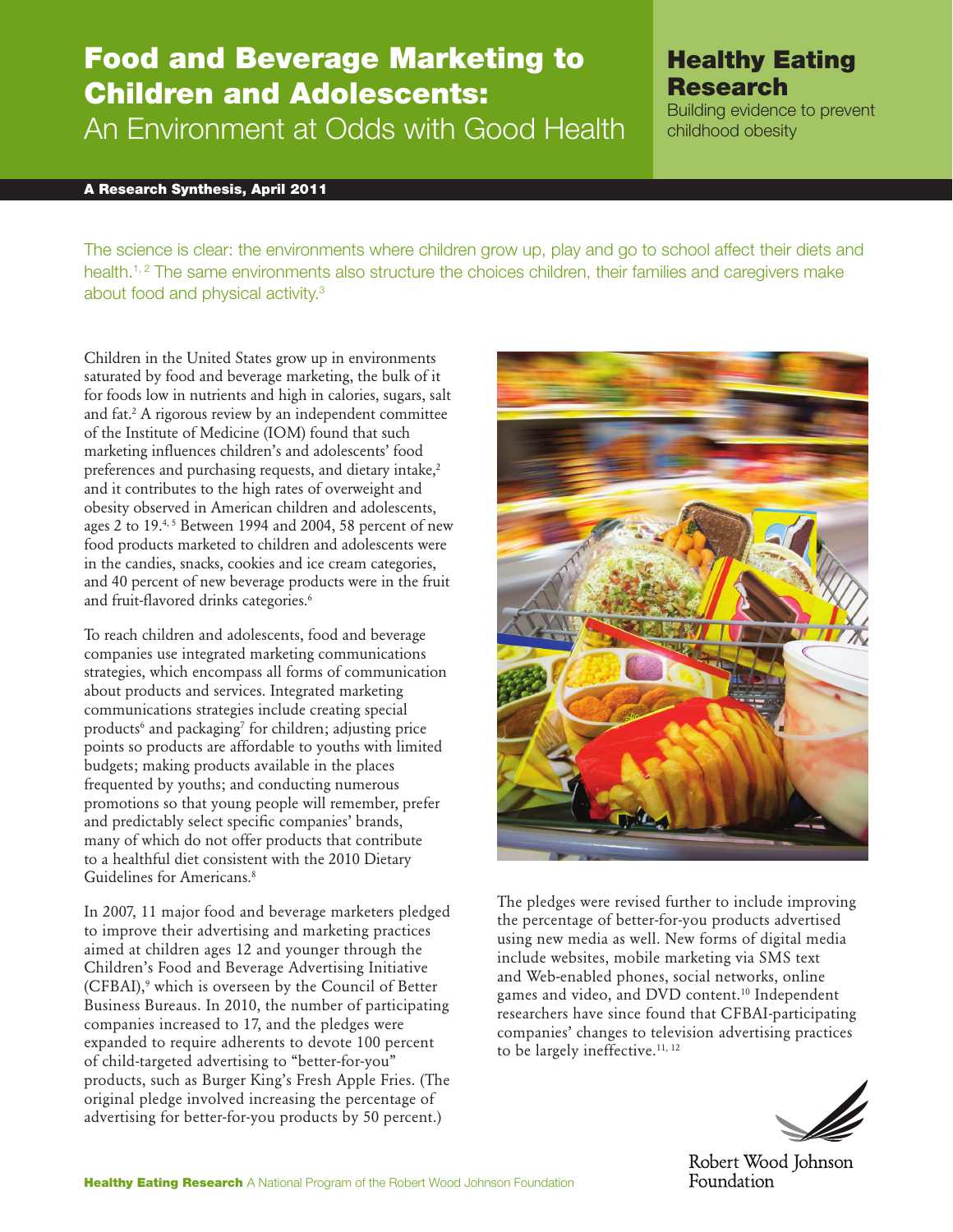Focusing on studies published between January 2008 and February 2011, this synthesis examines research on U.S. trends in food and beverage marketing to children and adolescents. It builds on a *Healthy Eating Research* brief released in October 200813 and examines the growing body of research that independently assesses industry self-regulation. It also identifies policy implications and highlights additional research needs and opportunities.

# Key Research Results

- Young people consume more media than ever before, spending 7.5 hours per day online, watching television (TV), using mobile devices, listening to music, playing video games and reading print materials. Moreover, youths often multitask, so their consumption of various media totals nearly 11 hours daily.<sup>14</sup> During those hours, food and beverage marketing is pervasive. For example, the fast-food restaurant industry alone spent more than \$4.2 billion dollars in 2009—nearly half a million dollars every hour—on marketing to children and adults.15
- Research across a variety of print, broadcast and digital media (i.e., TV, websites, digital advergames, games that incorporate brands as content into the game experience, and product packaging) demonstrates that marketing is effective. Young people's exposure to food and beverage marketing affects their preferences for the branded products. Research on TV advertising alone shows that exposure affects young people's consumption of the marketed products, $16-18$  and influences their food and beverage purchasing patterns even five years after the initial exposure.18
- The food and beverage industry spends most of their money marketing their products to children and adolescents on TV advertisements.19 Two studies have confirmed that, except for fast-food restaurants, food and beverage companies reduced the number of TV food and beverage advertisements targeted to children before industry self-regulatory pledges were made in 2007.11, 20 Still, the use of licensed characters by CFBAI member companies doubled during this time,<sup>11</sup> and the nutritional quality of the foods these companies market to children and adolescents on TV has not improved, as over 80 percent of products are high in saturated fat, sugar or sodium.<sup>11, 15, 20</sup>
- Food marketers increasingly use a variety of digital media popular with young people to promote their products to children and adolescents. These channels allow them to bypass parental supervision and develop direct, intimate and prolonged relationships with children and adolescents via websites,15, 21–24 online

advergames,<sup>25</sup> mobile devices and social network marketing.26, 27 Restaurant corporations even deliver branded content over the Internet to 2-year-old children.15 Industry spending on digital media has steadily increased,<sup>26</sup> but the dollar amount of expenditures underestimates the impact on children's and adolescents' exposure to new media because the cost of digital media per impression is relatively inexpensive compared with other traditional channels such as TV advertising.<sup>28</sup>

- Marketers surround children and adolescents with promotions in the places where they live, learn and play. For example, children are exposed to marketing in schools where they are a captive audience, $29$  at the point of purchase in stores and chain restaurants,<sup>30</sup> and through food retail outlets and billboards.
- Latino and African-American youths are early adopters and heavy users of digital media, and food companies view them as trendsetters.<sup>31</sup> They also are targeted with branded food and beverage products of lower nutritional quality than White children and adolescents.<sup>15, 20</sup>

### Details on Key Research Results

Young people consume more media than ever before, spending 7.5 hours per day online, watching TV, using mobile devices, listening to music, playing video games and reading print materials. Moreover, youths often multitask so their consumption of various media totals nearly 11 hours daily.<sup>14</sup> During those hours, food marketing is pervasive. For example, the fast-food industry alone spent more than \$4.2 billion dollars in 2009—nearly half a million dollars every hour—on marketing to children and adults.15

- The total media exposure, including simultaneous use across media, for youth ages 8 to 18 increased from eight hours and 33 minutes in 2004 to ten hours and 45 minutes in 2009.14 Children and adolescents watch TV for four hours and 29 minutes per day, and spend an average of one hour and 29 minutes daily on computers outside of schoolwork, a three-fold increase since 1999.<sup>14</sup> Internet access has expanded from 74 percent to 84 percent among youths ages 8 to 18, while cell phone access among the same group increased from 39 percent in 2004 to 66 percent in 2009, $14$  and one in three teens now uses the mobile Web.32
- Marketers have responded by increasing their efforts to reach young people through traditional and new media communication channels. In 2009, the fast-food restaurant industry alone spent more than \$4.2 billion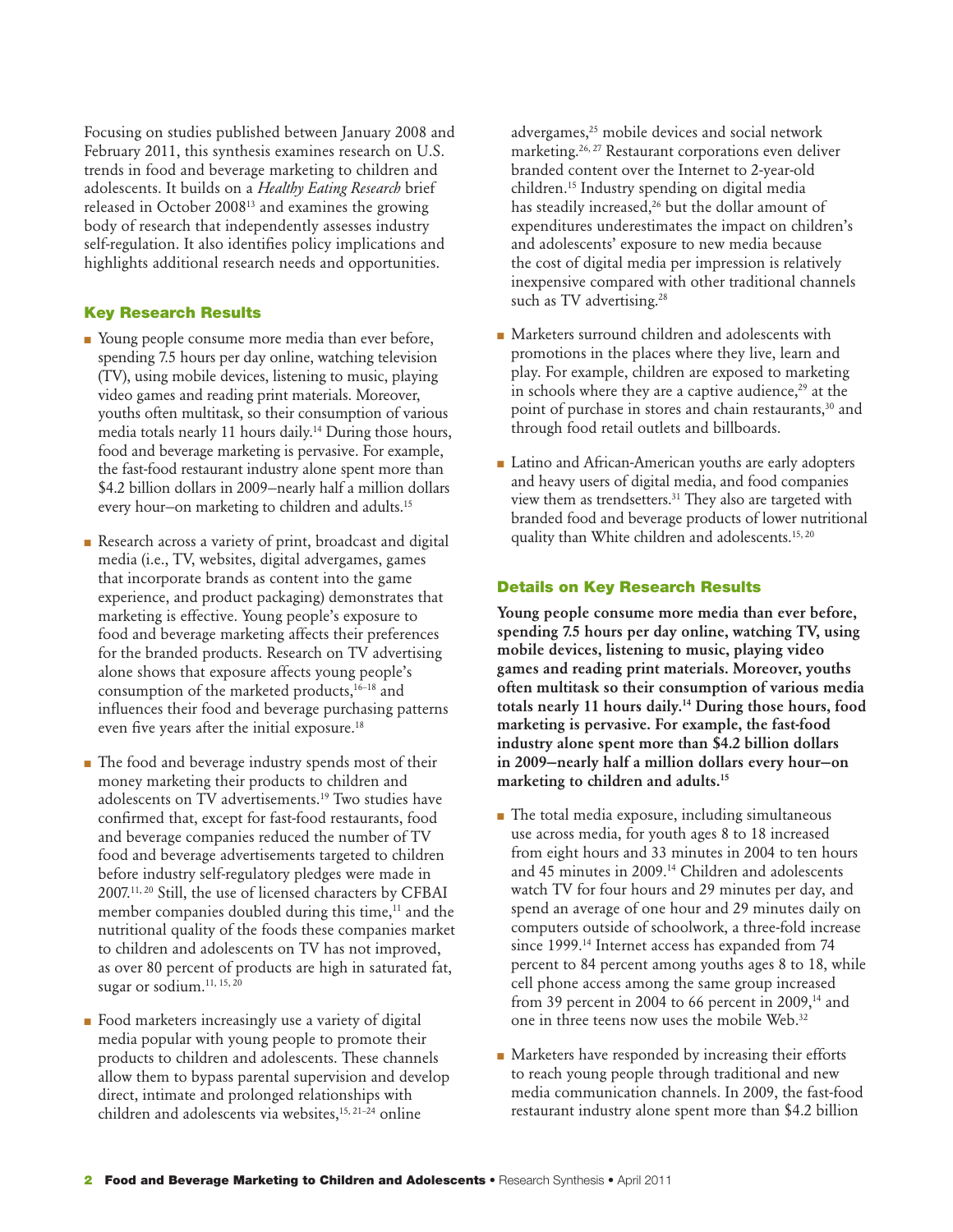dollars—nearly half a million dollars every hour—on TV, digital, mobile, outdoor, radio advertising, and other media marketing to children and adults.15 The four major cereal manufacturers (i.e., General Mills, Kellogg's, Post and Quaker) spent \$156.2 million dollars marketing their products to children in 2008.<sup>21</sup>

Research conducted across a variety of media (i.e., TV, websites, digital advergames and product packaging) demonstrates that marketing is effective. Young people's exposure to food and beverage marketing affects their preferences for the branded products. Research on TV advertising alone shows that exposure affects young people's consumption of the marketed products,<sup>16-18</sup> and influences their food and beverage purchasing patterns even five years after the initial exposure.18

- Digital marketing leads children to prefer the advertised product or brand. Students exposed to branded banner advertisements on websites were more likely to prefer that brand than students who had not been exposed, even if they could not remember seeing the advertisement.33 Four studies found that children who play online advergames (games that incorporate brands as content into the game experience) are more likely to prefer the associated brand and its food products when compared with unbranded foods.<sup>34-37</sup>
- Product packaging is an equally powerful medium that marketers use to reach children. For example, using experimental methods, researchers found that children preferred foods packaged with licensed characters compared with the same foods in plain packaging, regardless of whether the foods were healthy or unhealthy. Licensed characters on product packaging affected children's responses about how the foods tasted, as well as their preference for the foods as a future snack choice.<sup>38</sup> A study that analyzed the packaging of food products marketed to children in a Canadian grocery store found that 89 percent of the products were high in sugar, fat or sodium.7 Of those products, however, 62.7 percent included nutrition claims on the front of their packaging.7
- $\blacksquare$  The evidence continues to mount<sup>2</sup> that children's exposure to TV advertisements increases their preferences for the advertised products. In a controlled experiment, children exposed to TV content with food advertising consumed 45 percent more food than children exposed to content with non-food advertising, regardless of the food advertised or the characteristics of the child.17 Exposure to televised food and beverage advertising during middle and high school also has long-lasting effects on purchasing decisions. Even five years after adolescents have been exposed to

promotions of unhealthy foods, researchers found that they purchased fewer fruits, vegetables and whole grains, but increased their consumption of fast foods, fried foods and sugar-sweetened beverages.<sup>18</sup>

The food and beverage industry spends most of their money promoting their products to children and adolescents on TV advertisements.19 Two studies have confirmed that, except for fast-food restaurants, food and beverage companies reduced the number of TV food and beverage advertisements to children before industry self-regulatory pledges were implemented in 2007.11, 20 Still, the use of licensed characters by CFBAI members doubled during this time, $<sup>11</sup>$  and</sup> the nutritional quality of the foods these companies market to children and adolescents on TV has not improved, as over 80 percent of products are high in saturated fat, sugar or sodium.<sup>11, 15, 20</sup>

- In 2009, researchers estimate that marketers exposed children to an average of 7.6 food and beverage advertisements per hour, a decrease from 10.6 advertisements in 2005.11 Nevertheless, multiple studies show that exposure to fast-food advertisements on TV have been increasing significantly among all age groups of children and adolescents.11, 15 Exposure to fast-food restaurant advertisements increased by 4.7 percent, 12.2 percent, and 20.4 percent among children ages 2 to 5, 6 to 11, and 12 to 17, respectively, between 2003 and 2007.39 More recent data are even stronger, suggesting that compared with 2003, in 2009 preschoolers ages 2 to 5 years viewed 21 percent more fast-food advertisements, children ages 6 to 11 viewed 34 percent more advertisements, and teens ages 12 to 17 viewed 39 percent more advertisements than in earlier years.<sup>15</sup>
- Licensed characters (e.g., Shrek or Dora the Explorer) affect children's preferences for food products because children trust the characters they are exposed to during programming.2 CFBAI-participating companies have doubled their use of licensed characters since 2005 despite pledges not to use them.<sup>11</sup> Nearly threequarters (74 percent) of advertisements during Saturday morning TV programming used licensed characters to promote branded food products.40
- Researchers employing a variety of independent nutritional criteria have found that the majority of foods marketed to children on TV are unhealthy. Using nutrition education guidelines developed by the U.S. Department of Health and Human Services for the National Institutes of Health *We Can!* (Ways to Enhance Children's Activity & Nutrition) program,<sup>41</sup> one study found that 99 percent of foods marketed to children on TV qualified as "Whoa" or "Slow"—foods of little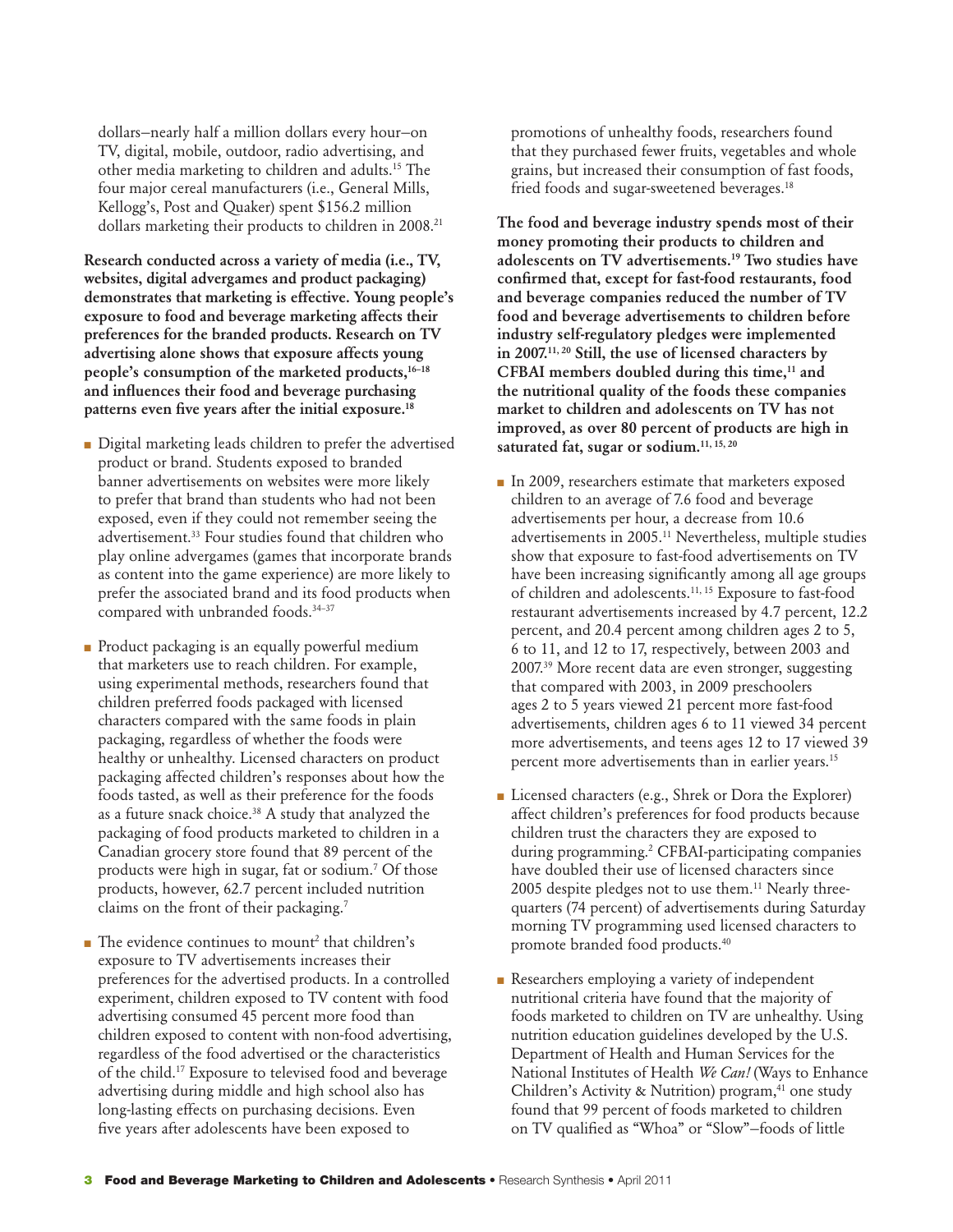or moderate nutritional value—while only 1 percent represented healthy "Go" foods.11 A child would have to watch 10 hours of TV to see one advertisement for a healthy food, compared with viewing 75 advertisements for unhealthy foods during that time. A separate study found that in 2009, at least 86 percent of food products in TV advertisements seen by children ages 2 to 11 are unhealthy.36 More than 90 percent of foods advertised during Saturday morning TV programming exceed recommendations set in the Dietary Guidelines for Americans<sup>8</sup> for sugar, fat or salt.<sup>40</sup>

Food marketers increasingly use a variety of digital media popular with young people to promote their products to children and adolescents. These channels allow them to bypass parental supervision and develop direct, intimate and prolonged relationships with children and adolescents via websites, <sup>15, 21-24</sup> online advergames,25 mobile devices and social network marketing.26, 27 Restaurant corporations even deliver branded content over the Internet to 2-yearold children.15 Industry spending on digital media has steadily increased,<sup>26</sup> but the dollar amount of expenditures underestimates the impact on children's and adolescents' exposure to digital media because the cost of digital media per impression is relatively inexpensive compared with other channels such as TV advertising.<sup>28</sup>

- Marketing embedded in digital content seeks to create long-lasting and intimate engagements with children and is saturated with branded features. The most engaging branded cereal websites captured children's attention, on average, for 27 minutes, far outpacing the classic 30-second TV spot.<sup>21</sup> The most elaborate food websites offer children "virtual worlds," multipage digital spaces where registered children can create avatars, play advergames, watch videos and communicate with other users.<sup>15, 21</sup> Among childtargeted websites of the top food and beverage brands, 97 percent showed a brand logo or product; 92 percent had engagement features, such as games, videos and forward-to-a-friend options; 79 percent had crosspromotions with other brands, including sporting events, celebrities or athletes, and cartoon characters; and 70 percent allowed users to register or create an account, which allows marketers to target children and adolescents directly.42
- Food companies extensively use advergames, which are popular among children. In 2006, 78.1 percent of children ages 6 to 11 years played some form of online game, with half playing 6 to 16 hours or more per week.<sup>25</sup> Three studies found that advergames appear on over 80 percent of child-targeted websites.<sup>22, 23, 42</sup> An analysis of

the content of advergames on the websites of the 139 brands from the top 25 food companies found that 88 percent of the games on websites were advergames, but only 2.7 percent educated children about nutrition and health.25 Sixty-seven percent of these advergames actively integrated brands or products into the game; the remainder displayed the brand or product but did not incorporate it into the gaming experience.<sup>25</sup> Advergames appeared on 84 percent of food websites that were advertised on Nickelodeon and the Cartoon Network. These advergames averaged 7.5 brand identifiers per game; during the games an online visitor would be exposed to an average of 45 brand identifiers to one healthy nutrition or physical activity message.<sup>23</sup>

- When images of food products appear in child-targeted Web content, they often fail independent nutritional criteria for healthy foods. Three website content analyses using the IOM's criteria<sup>43</sup> for healthy school foods,  $21, 24, 25$  and one study using the nutrition criteria set by the National Alliance for Nutrition Activity (that were based on the 2005 Dietary Guidelines for Americans<sup>44</sup>)<sup>22</sup> found that at least 64 percent of foods targeted to children on websites were unhealthy.
- The expansion of social and mobile media allows marketers to target children with marketing strategies integrated across many communication media. For example, 11 of the 12 major fast-food restaurant companies maintain at least one Facebook account nine of which had more than a million fans in 2009; maintained Twitter accounts; and had at least one YouTube channel between 2009 and 2010.<sup>15</sup> The top three ready-to-eat cereal manufacturers had 22 Facebook fan pages sponsored by the companies and over 3,400 Facebook or MySpace groups initiated by consumers.21 Marketing on mobile devices is a nascent but increasingly popular marketing technique. The development of smartphone applications and location-based services allows marketers to reach youths anywhere at any time, and without parental supervision. Eight of the 12 leading fast-food restaurant chains by sales ran 443 individual banner advertisements on mobile websites alone in 2009, and smartphone applications were available for eight restaurant chains, including ordering applications for Pizza Hut and Dominos.<sup>15</sup>
- The food, beverage and restaurant industry's spending on digital media platforms, including mobile, social networks and online video, is expected to increase rapidly.<sup>26, 27</sup> For example, General Mills' investment in digital media spending tripled between 2007 and 2010.45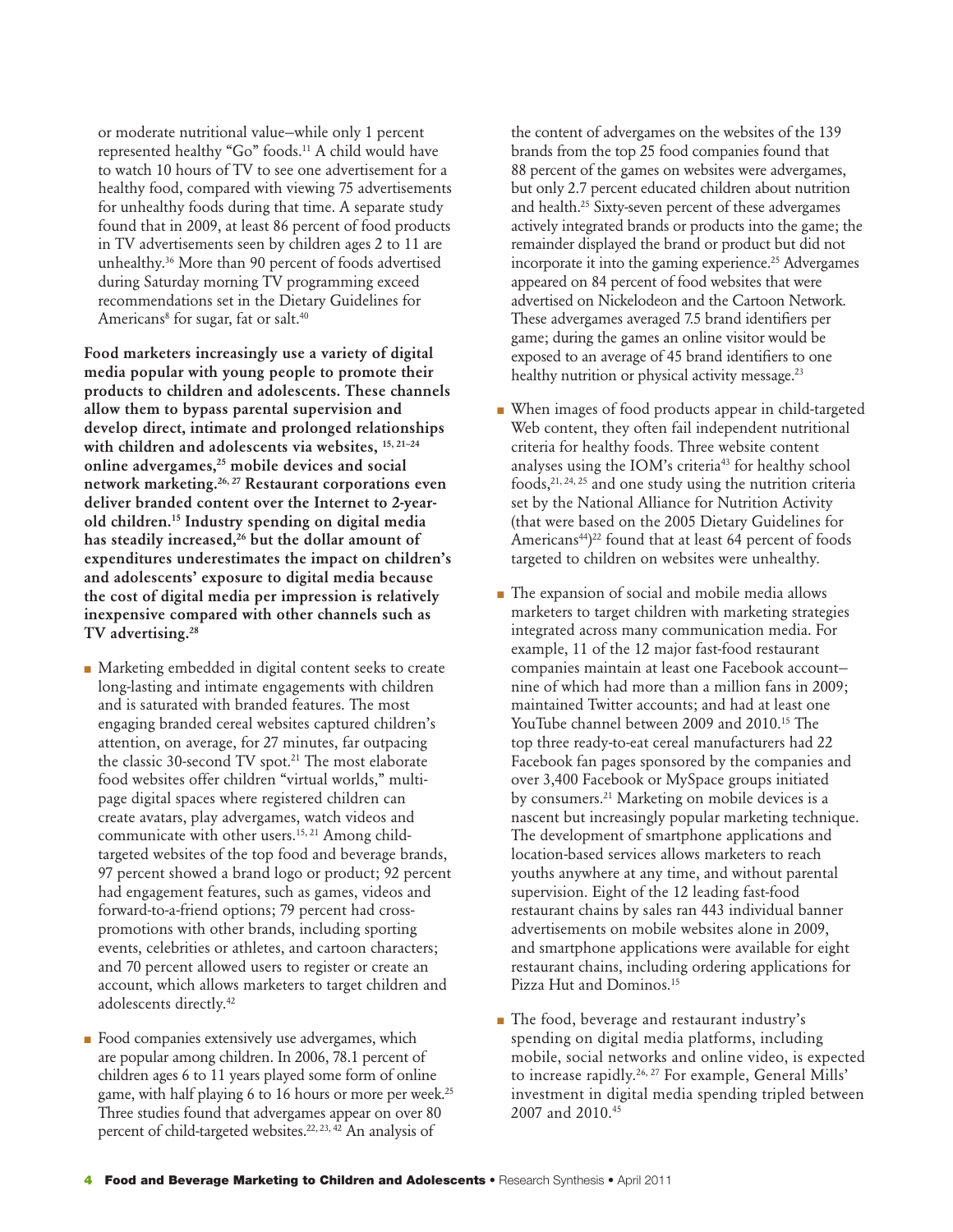Marketers surround children with promotions in the places where they live, learn and play. For example, children are exposed to marketing in schools where they are a captive audience, $29$  at the point of purchase in stores and restaurants,<sup>30</sup> and through food retail outlets and billboards.

- In-school marketing is a pervasive and effective method of promoting food to children. In 2008, corporations that sold products of minimal nutritious value secured fundraising and incentive program contracts with 37.7 percent and 31.6 percent of U.S. primary schools, respectively.46 At least one competitive food (foods outside of school meal programs, such as those sold in vending machines) is available in 73 percent of elementary schools, and 97 percent to 100 percent of middle and high schools.47 Popular items available to children are sugary drinks, chips, candy, cookies and snack cakes.48 The availability of healthy or unhealthy foods to children in a school environment increases consumption of these items.43, 49, 50 In addition, the availability of unhealthy foods is linked with higher rates of students' obesity;<sup>51, 52</sup> and when unhealthy competitive foods are limited or not sold at schools, students have better quality diets because participation in the school meals program increases, which helps to compensate for revenue losses.<sup>53</sup>
- Two studies using the 2005 daily calorie recommendations for children and adolescents as suggested by the Dietary Guidelines for Americans<sup>44</sup> estimate that at least 8 percent of children's caloric intake derives from competitive school foods and that on average, students consume at least 177 calories from competitive foods per day.47, 54
- Marketers also reach children at the point of purchase in stores through branded product packaging. The leading cereal manufacturers General Mills and Kellogg's, for example, "dominate the middle shelf" of grocers' cereal aisles in order to put their products at children's eye level.<sup>21</sup> Researchers who examined the nutrition labels of child-targeted products available at a U.S. grocer from 2006 to 2008 found that only 18 percent of products met the IOM's nutritional standards for competitive school foods,<sup>43</sup> and the nutritional quality of youth-targeted foods declined over the study period.<sup>55</sup> The number of products targeting youths with cross-promotions increased by 78 percent, and overall, 57 percent appealed primarily to children younger than age 12.55 Food manufacturers that had made CFBAI pledges significantly increased

their use of cross-promotions, while the nutritional quality of their products did not improve from 2006 to 2008.<sup>55</sup> A study analyzing 58 better-for-you childtargeted foods found that 84 percent of foods with packaging targeting children in a grocery store were unhealthy.12 A nutrition analysis of cereals produced by the four leading manufacturers found that products marketed to children were 52 percent denser in sugar, but had less than half as much fiber per gram as the cereals marketed to adults. Only 34 percent of childtargeted cereals met the nutrition standards set by the Alliance for a Healthier Generation and the American Heart Association.<sup>56</sup>

- Many of the major fast-food restaurant companies, including McDonald's Corporation, Burger King, Wendy's<sup>57</sup> and Yum! Brands' Taco Bell,<sup>58</sup> state that they promote only healthy side dishes and beverages in their child-targeted promotions.<sup>59-61</sup> However, an independent evaluation found that the default option offered to children at these chain restaurants included french fries in at least 86 percent of visits and sweetened soft drinks at least 55 percent of the time.<sup>15</sup>
- Food and beverage marketers also target neighborhoods where children live, play and go to school. The presence of a fast-food chain restaurant outlet near a school has been shown to increase students' obesity rates by at least 5 percent.<sup>62</sup> Schools in higher-income neighborhoods have 32 percent and 50 percent fewer fast-food restaurants and convenience stores within walking distance, respectively, than schools located in lower-income neighborhoods.<sup>30</sup> Schools that serve higher socioeconomic status (SES) students offer more healthy options, while schools that serve predominantly lower-SES populations have less-healthy options in vending machines, school stores and snack bars.<sup>63</sup> Overall, lower and middle-income neighborhoods have 1.28 to 1.34 times the number of fast-food restaurants compared with higher-income neighborhoods.<sup>64</sup>

Latino and African-American youths are early adopters and heavy users of digital media, and food companies view them as trendsetters.<sup>31</sup> They also are targeted with branded food and beverage products of lower nutritional quality than White children and adolescents.<sup>15, 20</sup>

■ High-energy, low-nutrient foods are advertised to Latino and African-American youths at even higher rates than White children. Since 2003, advertising to African-American children of items such as cookies and fast food has risen substantially in comparison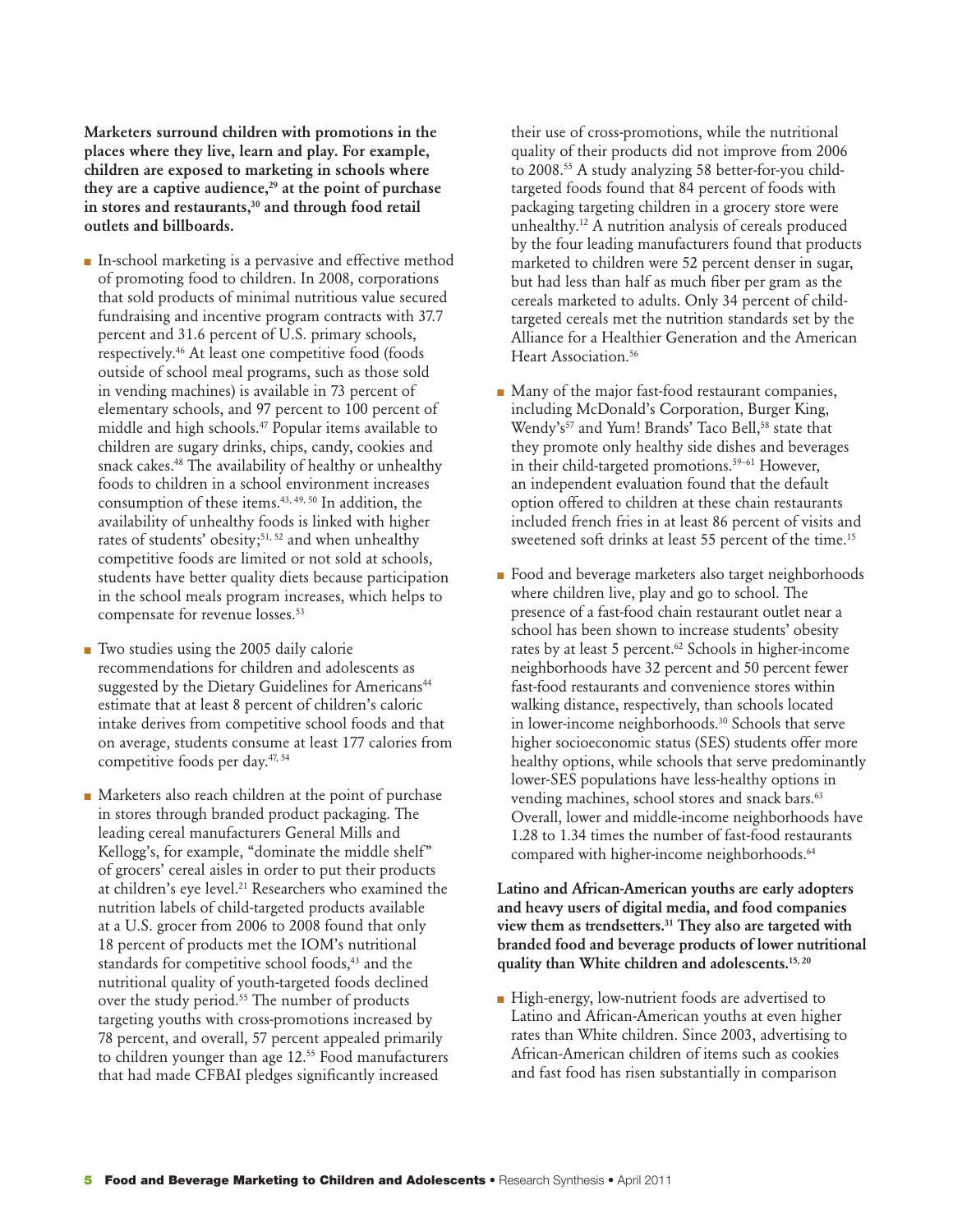to White children.<sup>20</sup> Each day, African-American children see twice as many calories advertised in fastfood commercials than White children.<sup>15</sup> Moreover, Latino and African-American children are significantly more likely to see advertisements for high-energy, nutrient-poor fast-food meals available at McDonald's Corporation, Burger King, and Yum! Brands' chain restaurants (i.e., KFC and Taco Bell). McDonald's Corporation alone is responsible for one quarter of all fast-food restaurant advertising to Latino youths.<sup>15</sup>

- African-American and Latino teens are valuable to marketers because of their high levels of new media consumption.14 African-Americans and Latinos use almost five hours more of media each day than their White counterparts, and by 2011, 61.5 percent of African-Americans and 50.3 percent of Hispanic/ Latinos are projected to have access to the Internet.<sup>26</sup> Latinos are known as early adopters of new media: they are active Internet and mobile phone users,<sup>65</sup> and are the primary consumers of mobile data systems among other new media innovations.27 Marketers view ethnically and racially diverse youths as being particularly vulnerable to media messaging. One study of African-American children found that they are willing to purchase any items advertised in a targeted online advergame.<sup>66</sup>
- Ethnically targeted advertising to children is pervasive across traditional and new media. African-American children see significantly more fast-food television advertisements than their White counterparts,<sup>15, 20</sup> a disparity that has grown since 2003.20 Hispanic preschoolers who are exposed to advertising on Spanish-language and English-language channels see almost 300 advertisements for fast foods each year on Spanish-language channels alone.15 Fast-food,15 sweetened soda, $26$  and ready-to-eat cereal $21$  companies and their marketing research and public relations firms have developed sophisticated websites and Webmarketing campaigns designed to appeal specifically to young, African-American and Latino consumers.
- African-American and Latino neighborhoods have as much as 13 times the density of outdoor advertising than White neighborhoods.<sup>67</sup> Schools located in neighborhoods whose residents are racially mixed are 1.14 to 1.19 times as likely to be within walking distance of a fast-food restaurant or a convenience store than schools in neighborhoods that are more than 70 percent non-Hispanic White.<sup>30</sup> Local fastfood restaurant density is significantly associated with neighborhood obesity rates.<sup>68</sup>

#### **Conclusions**

Using integrated marketing communications strategies, leading food, beverage and restaurant companies have created a sophisticated, ubiquitous environment promoting unhealthy foods, beverages and meals to children and adolescents that do not support a healthful diet consistent with the Dietary Guidelines for Americans. Children and adolescents are increasingly exposed to promotions for energy-dense and nutrient-poor foods and beverages across print, broadcast and digital media—new and old—despite some declines in the number of nonfast-food TV advertisements. The CFBAI-participating companies' pledges to improve their advertising practices have not improved the situation. Evidence shows that children's and adolescents' exposure to high-calorie, highfat, sugary and low-nutrient foods and beverages is more extensive, more pervasive and very challenging for young audiences to recognize as target marketing.

The integrated marketing communications strategies have expanded far beyond TV into new media, making the traditional measures of media exposure less relevant to accurately capture total exposure. Because these unmeasured media venues are inexpensive compared with measured media such as television, using expenditures as a proxy for exposure is likely to underestimate the reach of food and beverage marketing to young people.<sup>26, 27</sup> The new marketing paradigm requires new research methods, frequent monitoring, and careful analysis and evaluation to inform effective policies that protect children and adolescents.

The young populations most at risk for overweight and obesity are also the most voracious media consumers. And they are subject to school and neighborhood environments where marketing of unhealthy foods and beverages is pervasive and constant. Unabated, the current food and beverage marketing and media landscape will continue to contribute to child and adolescent obesity.

# Areas Where Additional Research Is Needed

Promotion. Additional research is needed to better understand how branded integrated marketing communications reach and affect the preferences, diets and health of children and adolescents. For example, fast-food restaurant websites targeting children generally focus on highlighting images of the brand and when they do show food, they depict the healthiest options. How do these marketing strategies affect consumers' food choices? Similarly, food and beverage companies participating in the CFBAI have limited their TV advertising in programming where children comprise the majority of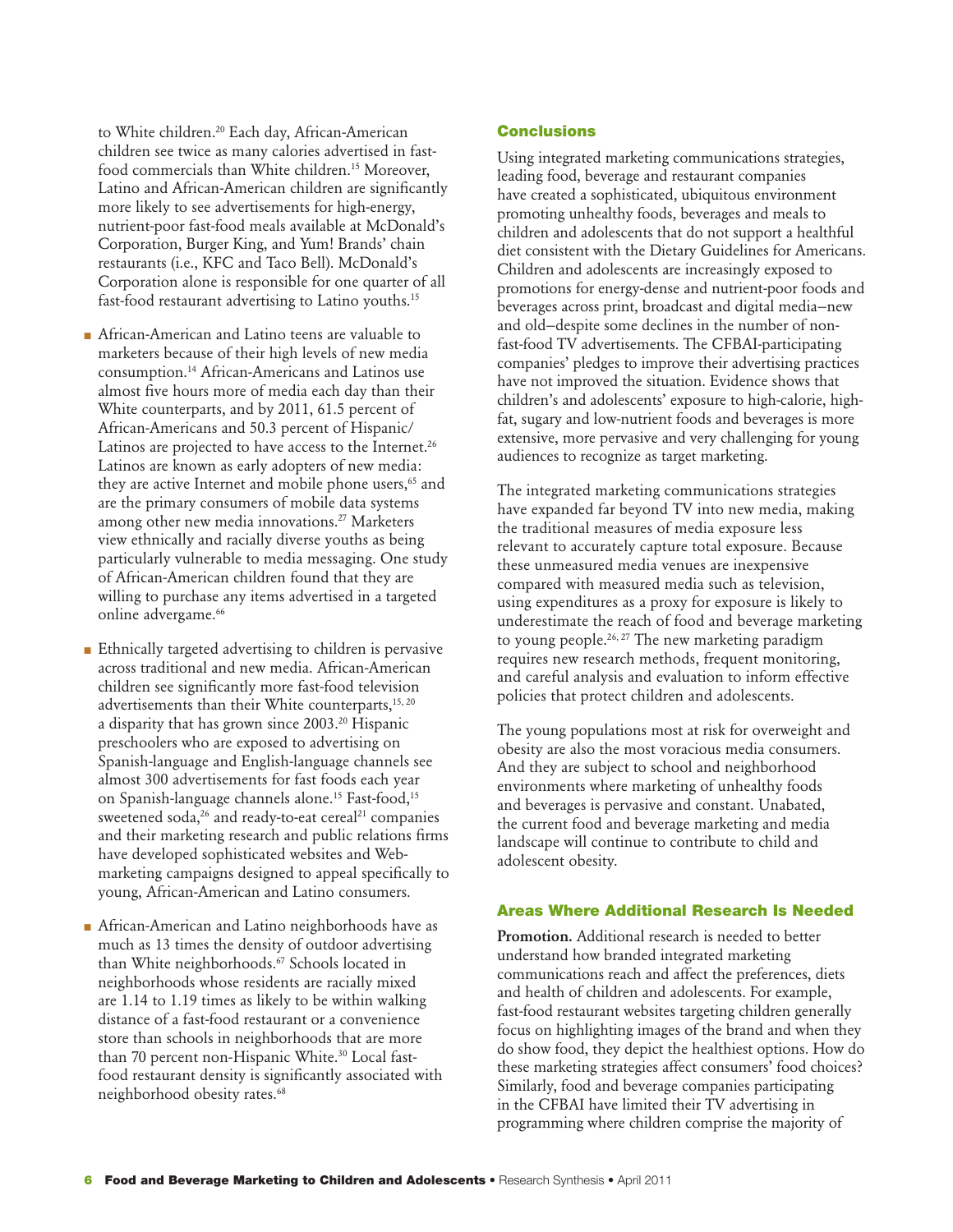the audience. But far more children are exposed to food marketing in programs targeted to a broad audience<sup>15</sup> such as American Idol, when they may watch these programs with older siblings or parents. How does such marketing affect children's food preferences and consumption? Additionally, there is limited research about the reach and effects of on-package marketing, the use of licensed characters and the content of in-school marketing.

Digital marketing. More research is needed to better understand the extent and effects of digital marketing in terms of teens' vulnerability to marketing especially campaigns employing the highly effective neuromarketing research that uses functional magnetic resonance imaging and other technologies to monitor brain responses to advertising. Research should explore the health consequences of digital marketing and emerging technologies such as mobile and location-based marketing. Overall, this research should define brand advertising and help determine standards for marketing foods and beverages to children and adolescents.

Places. In food retail locations, researchers should analyze slotting fees to understand the effects of incentives that retailers are paid to place unhealthy foods in prime shelf space, and the nutritional content of foods and beverages at checkouts in food and non-food stores. In restaurants, research is needed on the default options offered and nutritional quality of children's and adolescents' meals, as well as on the effect of toy promotions on children's food preferences, eating behaviors and diet quality. School-based marketing research should examine the availability of competitive foods; the differences in marketing by school level (i.e., elementary, middle and high schools); the school population's demographics; how effective school wellness policies are in covering all in-school and out-of-school marketing practices; and the effectiveness of in-school and out-of-school marketing practices on children's and adolescents' preferences, purchasing behaviors, diets and health.

Vulnerable populations. Because research on marketing practices that target high-risk populations, especially very young children, children from lower-income families, and children from communities of color is still nascent, a full range of studies is necessary. For racially and ethnically diverse populations, this research should include conducting content analyses of promotions, such as billboards, store signage, advertising in schools and instore packaging. Research also should include analyses in the amount and density of unhealthy and healthy food and beverage outlets, and the effectiveness of marketing on children and teens from communities of color.

Studies that examine these questions can help parents better understand the impact of food and beverage marketing on their children and teens. The research can help policy-makers better understand the mix and effect of the total food and beverage marketing and media environments. Researchers also should examine, through public opinion polling and other methods, the extent to which parents and policy-makers are aware of how children and adolescents are targeted by food, beverage and restaurant companies and the effects of integrated marketing communications strategies used for foods and beverages.

### Policy Implications

According to the World Health Organization, the goal of food and beverage marketing policy should be to reduce children's exposure to, and the power of marketing, which targets them with foods and beverages high in saturated fats, trans-fatty acids, free sugars or salt.<sup>69</sup> Governments should be the key stakeholders in developing, enforcing and evaluating these policies.<sup>69</sup> In the United States, the primary policy approach has been industry self-regulation. So far, however, independent research has demonstrated that the food and beverage industry's self-regulation of child-targeted advertising is insufficient because it excludes certain forms of marketing practices and addresses only the needs of children ages 12 and younger. Participants in the CFBAI have kept their pledges, and there have been some reductions in TV advertisements for certain foods and beverages, yet children are increasingly exposed to fastfood restaurant advertisements and digital marketing.

Implementing nutrition standards policies can help improve children's and adolescents' food environments. A study in Los Angeles showed that implementing policies that improve the nutritional quality of competitive foods and beverages available to students improved their health.<sup>70</sup> One promising effort is the federal Interagency Working Group (IWG) on Food Marketing to Children, a collaboration of the Federal Trade Commission (FTC), the Centers for Disease Control and Prevention, the Food and Drug Administration, and the U.S. Department of Agriculture created by the 2009 Omnibus Appropriations Act (Pub.L. 111-8). Congress directed the IWG to develop voluntary nutrition standards for foods and beverages marketed to children and adolescents ages 17 and younger. The report was due to Congress no later than July 15, 2010, but as of this writing, has not yet been submitted. The IWG standards are needed in order to address inconsistencies among individual company CFBAI pledges and provide clear and consistent information on what foods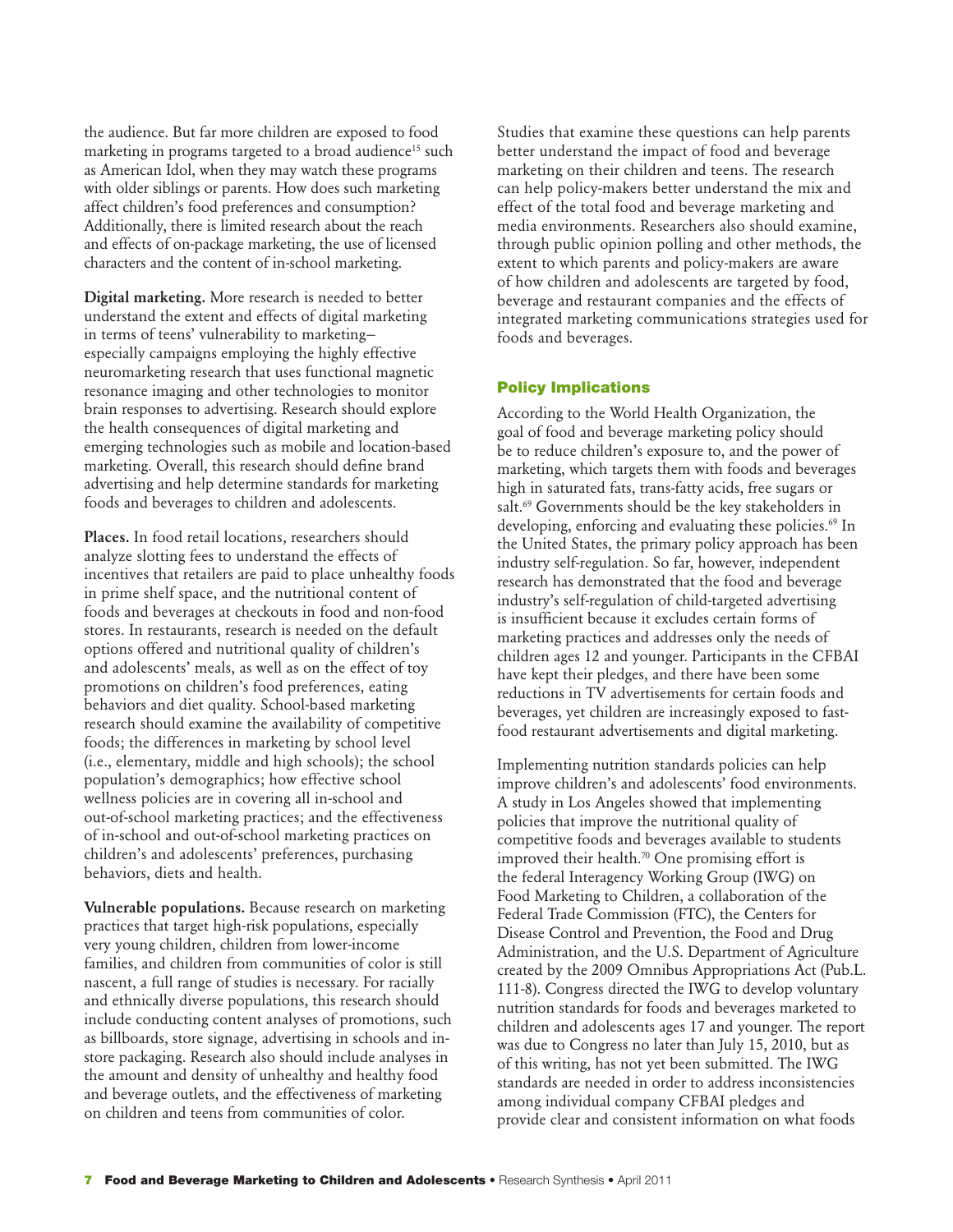and beverages qualify for marketing to children and adolescents that support a healthful diet.

The FTC is a key agency regarding food and beverage marketing to young people. Its 2008 report, "Marketing Food to Children and Adolescents: A Review of Industry Expenditures, Activities, and Self-Regulation,"19 provided crucial insights into the contemporary marketing practices and expenditures reported by 44 food, beverage and restaurant companies in 2006. The report further described how the nation's food and beverage environments are being shaped. Congress requested that the FTC complete and submit a follow-up study by the summer of 2011, which may or may not show progress in reducing unhealthy marketing and improving industry self-regulation since the 2008 report. Future FTC monitoring should detail the newest and most innovative industry marketing practices. This should include data on children's and adolescents' exposures to digital food and beverage marketing. Moreover, data are needed on overall measured media expenditures aimed at all children and youth; such information should be disaggregated by income and race.

Finally, the pledges that food, beverage and restaurant companies make in different countries and regions should be standardized and modeled after guidelines that are more inclusive and comprehensive than those adopted through industry self-regulation. Such an effort could potentially help protect children and adolescents in the United States from unhealthy food and beverage environments.

*Prepared by Andrew Cheyne, C.Phil., Lori Dorfman, Dr.P.H., Priscilla Gonzalez, M.P.H., and Pamela Mejia, M.P.H., M.S., Berkeley Media Studies Group, Public Health Institute.*

*Peer review was provided by David V.B. Britt, M.P.A., Sesame Workshop (retired Chief Executive Officer); Vivica Kraak, M.S., R.D., Deakin University; and Ellen Wartella, Ph.D., Northwestern University.*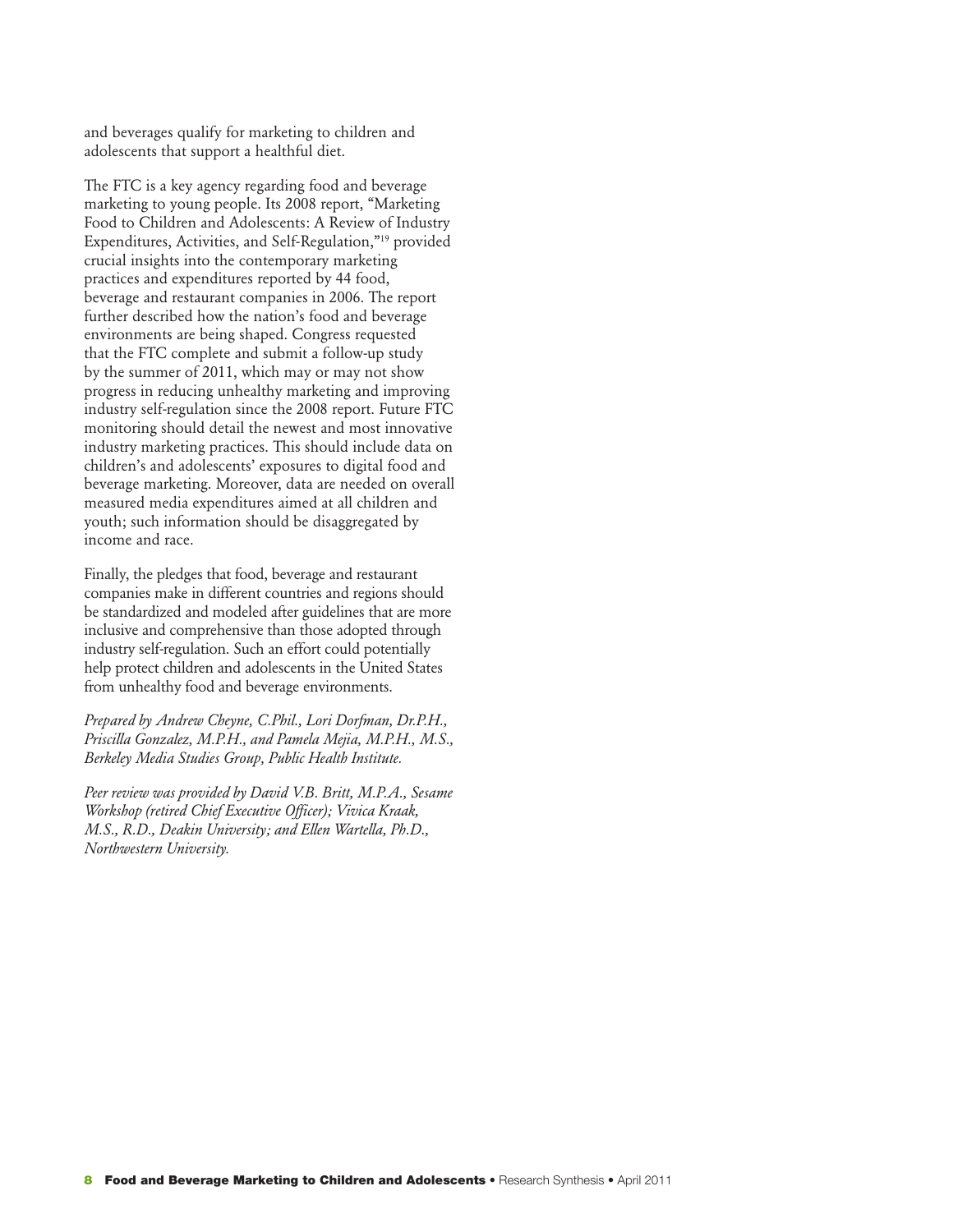#### Endnotes

- 1. Institute of Medicine, Committee on Prevention of Obesity in Children and Youth. Preventing childhood obesity: Health in the balance. Washington, DC: The National Academies Press; 2005. Available from: *http://www.iom. edu/Reports/2004/Preventing-Childhood-Obesity-Health-in-the-Balance.aspx*. Accessed December 28, 2010.
- 2. Institute of Medicine, Committee on Food Marketing and the Diets of Children and Youth. Food marketing to children and youth: Threat or opportunity? Washington, DC: National Academies Press; 2006. Available from: *http://www.iom.edu/Reports/2005/Food-Marketing-to-Children-and-Youth-Threat-or-Opportunity.aspx*. Accessed December 28, 2010.
- 3. Obama M. Remarks by the First Lady in Address to the National Restaurant Association Meeting. 2010. Available from: *http://www.whitehouse.gov/thepress-office/2010/09/13/remarks-first-lady-address-national-restaurant-associationmeeting*. Accessed November 2010.
- Flegal KM, Carroll MD, Ogden CL, Curtin LR. Prevalence and trends in obesity among US adults, 1999–2008. *JAMA*. 2010;303(3):235–241.
- 5. Health consequences. Centers for Disease Control and Prevention; 2007. Available from: *http://www.cdc.gov/print.do?url=http%3A%2F%2Fwww.cdc.gov %2Fnccdphp%2Fdnpa%2Fobesity%2Fconsequences.htm*. Accessed March 3, 2011.
- Williams J. Product proliferation analysis for new food and beverage products targeted to children 1994–2004. *University of Texas at Austin Working Paper*. 2005.
- Elliott C. Assessing 'fun foods': Nutritional content and analysis of supermarket foods targeted at children. *Obes Rev*. 2008;9(4):368–377.
- 8. U.S. Department of Agriculture, U.S. Department of Health and Human Services. Dietary Guidelines for Americans, 2010. Washington, DC: Government Printing Office; 2011. Available from: *http://www.cnpp.usda.gov/ DGAs2010-PolicyDocument.htm*. Accessed February 24, 2011.
- 9. Council of Better Business Bureaus. About the Children's Food and Beverage Advertising Initiative. *http://www.bbb.org/us/about-children-food-beverageadvertising-initiative/*. Accessed December 7, 2010.
- 10. Council of Better Business Bureaus. The Children's Food and Beverage Advertising Initiative. *http://www.bbb.org/us/children-food-beverage-advertisinginitiative/*. Accessed December 7, 2010.
- 11. Kunkel D, McKinley C, Wright P. The impact of industry self-regulation on the nutritional quality of foods advertised on television to children. Oakland, CA: Children Now; 2009. Available from: *http://www.childrennow.org/uploads/ documents/adstudy\_2009.pdf*. Accessed March 3, 2011.
- 12. Sims J, Mikkelsen L, Gibson P. Claiming health: Front-of-package labeling of children's food. Prevention Institute; 2011. Available from: *http://www. preventioninstitute.org/component/jlibrary/article/id-293/127.html*. Accessed March 3, 2011.
- 13. Larson N, Story M. Food and beverage marketing to children and adolescents: What changes are needed to promote healthy eating habits? A Research Brief. Princeton, NJ: Healthy Eating Research, a National Program of the Robert Wood Johnson Foundation; October 2008. Available from: *www.healthyeatingresearch.org*. Accessed December 28, 2010.
- 14. Rideout VJ, Foehr UG, Roberts DF. Generation M2: Media in the lives of 8- to 18-year-olds. Menlo, CA: Henry J. Kaiser Family Foundation; 2010. Available from: *http://www.kff.org/entmedia/upload/8010.pdf*. Accessed December 28, 2010.
- 15. Harris JL, Schwartz MB, Brownell KD, et al. Fast food F.A.C.T.S.: Evaluating fast food nutrition and marketing to youth. Connecticut: Rudd Center for Food Policy and Obesity; November 2010. Available from: *http://www.fastfoodmarketing.org/media/FastFoodFACTS\_Report.pdf*. Accessed February 24, 2011.
- 16. Andreyeva T, Kelly IR. Exposure to food advertising on television, food choices and childhood obesity. 2010. Available from: http://ww *conference\_files/riskonomics2010/andreyeva\_t5867.pdf*. Accessed December 2010.
- 17. Harris JL, Bargh JA, Brownell KD. Priming effects of television food advertising on eating behavior. *Health Psychol*. 2009;28(4):404–413.
- 18. Barr-Anderson DJ, Larson NI, Nelson MC, Neumark-Sztainer D, Story M. Does television viewing predict dietary intake five years later in high school students and young adults? *Int J Behav Nutr Phys Act*. 2009;6:7.
- 19. Kovacic W, Harbour P, Leibowitz J, Rosch J. Marketing food to children and adolescents: A review of industry expenditures, activities, and selfregulation. Washington, DC: Federal Trade Commission; July 2008. Available from: *www.ftc.gov/os/2008/07/P064504foodmktingreport.pdf*. Accessed December 28, 2010.
- 20. Powell LM, Szczypka G, Chaloupka FJ. Trends in exposure to television food advertisements among children and adolescents in the United States. *Arch Pediatr Adolesc Med*. 2010;164(9):794–802.
- 21. Harris JL, Schwartz MB, Brownell KD, et al. Cereal F.A.C.T.S.: Evaluating the nutrition quality and marketing of children's cereals. Connecticut: Rudd Center for Food Policy and Obesity; October 2009. Available from: http://w *cerealfacts.org/media/Cereal\_FACTS\_Report.pdf*. Accessed February 24, 2011.
- 22. Henry AE, Story M. Food and beverage brands that market to children and adolescents on the internet: A content analysis of branded web sites. *J Nutr Educ Behav*. 2009;41(5):353–359.
- 23. Culp J, Bell RA, Cassady D. Characteristics of food industry web sites and "advergames" targeting children. *J Nutr Educ Behav*. 2010;42(3):197–201.
- 24. Lingas EO, Dorfman L, Bukofzer E. Nutrition content of food and beverage products on web sites popular with children. *Am J Public Health*. 2009;99(Suppl 3):S587–92.
- 25. Lee M, Choi Y, Quilliam ET, Cole RT. Playing with food: Content analysis of food advergames. *J Consumer Aff*. 2009;43(1):129–154.
- 26. Chester J, Montgomery K. Interactive food & beverage marketing: Targeting children and youth in the digital age. An update. Berkeley, CA: Berkeley Media Studies Group; 2008. Available from: *http://digitalads.org/documents/ NPLAN\_digital\_mktg\_memo.pdf*. Accessed November 2010.
- 27. Montgomery KC, Chester J. Interactive food and beverage marketing: Targeting adolescents in the digital age. *J Adolesc Health*. 2009;45(3 Suppl):S18–29.
- 28. Jain A. Temptations in Cyberspace: New battlefields in childhood obesity. *Health Aff*. 2010;29(3):425–429.
- 29. Molnar A, Koski WS, Boninger F. Policy and statutory response to advertising and marketing in schools. Tempe, Arizona and Boulder, Colorado: Education and Public Interest Center & Commercialism in Education Research Unit; 2010. Available from: *http://nepc.colorado.edu/publication/policy-and-statutory*. Accessed December 28, 2010.
- 30. Zenk SN, Powell LM. US secondary schools and food outlets. *Health Place*. 2008;14(2):336–346.
- 31. Zmuda N. How Coke is targeting black consumers. Advertising Age. Available from: *http://adage.com/bigtent/post?article\_id=137716*. Accessed December 2010.
- 32. Nielsen Company. How teens use media: A Nielsen report on the myths and realities of teen media trends. New York: Nielsen Company; 2009.
- 33. Yoo CY. Unconscious processing of web advertising: Effects on implicit memory, attitude toward the brand, and consideration set. *Journal of Interactive Marketing*. 2008;22(2):2–18.
- 34. Cauberghe V, De Pelsmacker P. Advergames. *J Advertising*. 2010;39(1):5–18.
- 35. Mallinckrodt V, Mizerski D. The effects of playing an advergame on young children's perceptions, preferences, and requests. *J Advertising*. 2007;36(2):87–100.
- 36. Robinson TN, Borzekowski DL, Matheson DM, Kraemer HC. Effects of fast food branding on young children's taste preferences. *Arch Pediatr Adolesc Med*. 2007;161(8):792–797.
- 37. Halford JC, Boyland EJ, Cooper GD, et al. Children's food preferences: Effects of weight status, food type, branding and television food advertisements (commercials). *Int J Pediatr Obes*. 2007:1–8.
- 38. Roberto CA, Baik J, Harris JL, Brownell KD. Influence of licensed characters on children's taste and snack preferences. *Pediatrics*. 2010;126(1):88–93.
- 39. Powell L, Schermbeck R, Szczypka G, Chaloupka F, Braunschweig C. Nutritional content of television food advertisements seen by children and adolescents: An update. 138th APHA Annual Meeting. Presentation by Frank Chaloupka. November 8, 2010. Available from: *http://www.impacteen. org/generalarea\_PDFs/Powell\_APHA\_2010\_advertising\_FINAL.pdf*. Accessed March 3, 2011.
- 40. Batada A, Seitz MD, Wootan MG, Story M. Nine out of 10 food advertisements shown during Saturday morning children's television programming are for foods high in fat, sodium, or added sugars, or low in nutrients. *J Am Diet Assoc*. 2008;108(4):673–678.
- 41. National Heart Lung and Blood Institute. We Can! Ways to enhance children's activity and nutrition. *http://www.nhlbi.nih.gov.floyd.lib.umn.edu/health/public/ heart/obesity/wecan/about-wecan/index.htm*. Accessed March 3, 2011.
- 42. Dahl S, Eagle L, Báez C. Analyzing advergames: Active diversions or actually deception. An exploratory study of online advergames content. *Young Consumers*. 2009;10(1):46–59.
- 43. Institute of Medicine. Nutrition standards for foods in schools: Leading the way toward healthier youth. Washington, DC: National Academies Press; 2007. Available from: *http://www.iom.edu/CMS/3788/30181/42502.aspx*. Accessed March 3, 2011.
- 44. U.S. Department of Health and Human Services, U.S. Department of Agriculture. Dietary Guidelines for Americans, 2005. Washington, DC: Government Printing Office; 2005. Available from: *http://www.health.gov/ dietaryguidelines/dga2005/document/*. Accessed February 24, 2011.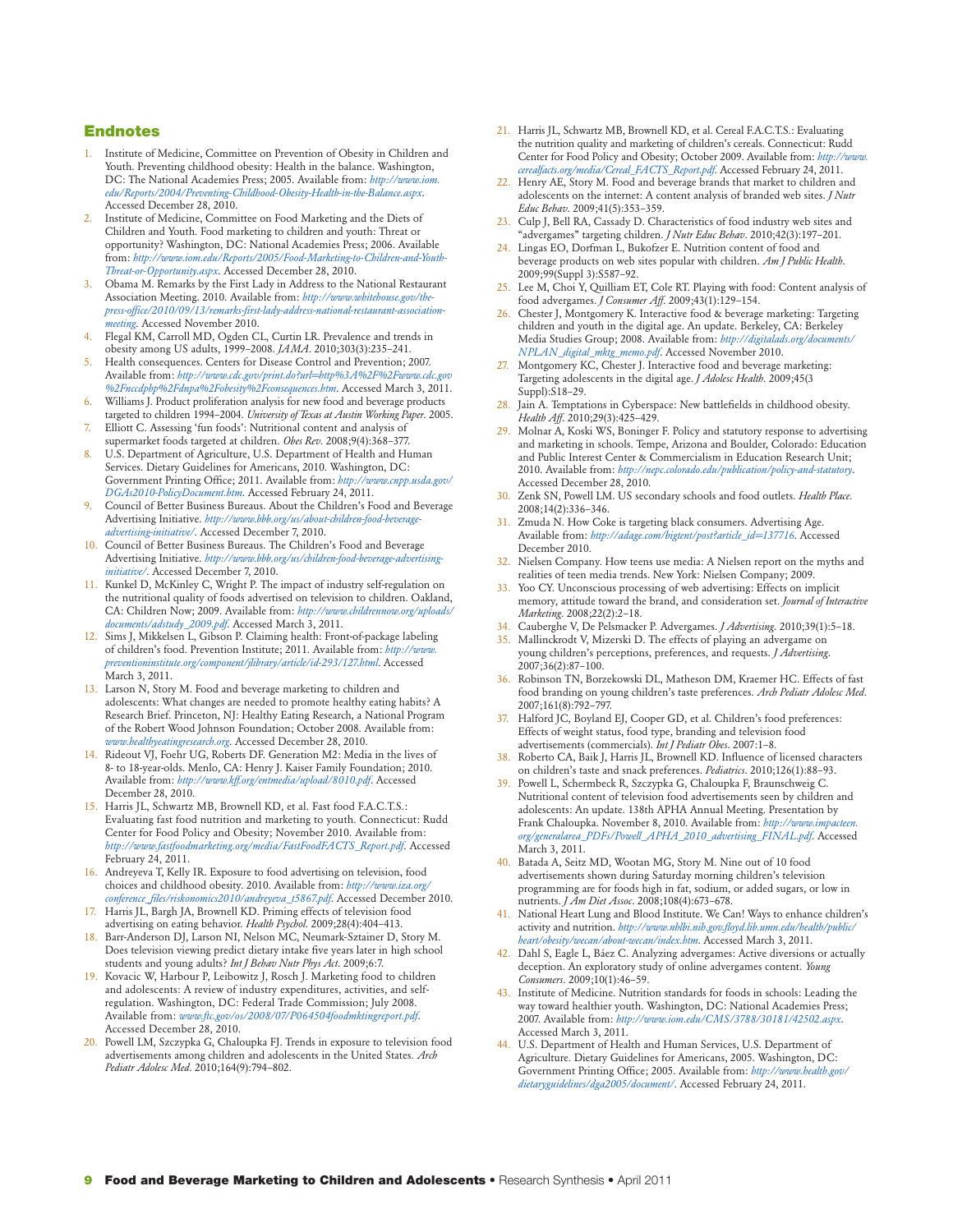- 45. Lukovitz K. General Mills focuses on marketing efficiency. *MediaPost News*. November 18, 2010. Available from: *http://www.mediapost.com/ publications/?fa=Articles.showArticle&art\_aid=139751*. Acces sed November 2010.
- 46. Molnar A, Garcia DR, Boninger F, Merrill B. Marketing of foods of minimal nutritional value to children in schools. *Prev Med*. 2008;47(5):504–507.
- Fox MK, Gordon A, Nogales R, Wilson A. Availability and consumption of competitive foods in US public schools. *J Am Diet Assoc*. 2009;109(2):S57–S66.
- 48. Turner L, Chaloupka FJ, Chriqui JF, Sandoval A. School policies and practices to improve health and prevent obesity: National elementary school survey results: School years 2006–07 and 2007–08. Chicago, IL: Bridging the Gap Program, Health Policy Center, Institute for Health Research and Policy, University of Illinois at Chicago; 2010;1. Available from: *www. bridgingthegapresearch.org.* Accessed December 28, 2010.
- 49. Story M, Nanney MS, Schwartz MB. Schools and obesity prevention: Creating school environments and policies to promote healthy eating and physical activity. *Milbank Q*. 2009;87(1):71–100.
- 50. Johnson DB, Bruemmer B, Lund AE, Evens CC, Mar CM. Impact of school district sugar-sweetened beverage policies on student beverage exposure and consumption in middle schools. *J Adolesc Health*. 2009;45(3 Suppl):S30–7.
- 51. Fox MK, Dodd AH, Wilson A, Gleason PM. Association between school food environment and practices and body mass index of US public school children. *J Am Diet Assoc*. 2009;109(2 Suppl):S108–17.
- 52. Terry-McElrath YM, O'Malley PM, Delva J, Johnston LD. The school food environment and student body mass index and food consumption: 2004 to 2007 national data. *J Adolesc Health*. 2009;45(3 Suppl):S45–56.
- 53. Fox MK. Improving food environments in schools: Tracking progress. *J Am Diet Assoc*. 2010;110(7):1010–1013.
- 54. Kakarala M, Keast DR, Hoerr S. Schoolchildren's consumption of competitive foods and beverages, excluding à la carte. *J Sch Health*. 2010;80(9):429–435.
- 55. Harris JL, Schwartz MB, Brownell KD. Marketing foods to children and adolescents: Licensed characters and other promotions on packaged foods in the supermarket. *Public Health Nutr*. 2010;13(3):409–17.
- 56. Schwartz MB, Vartanian LR, Wharton CM, Brownell KD. Examining the nutritional quality of breakfast cereals marketed to children. *J Am Diet Assoc*. 2008;108(4):702–705.
- 57. Kids can choose what they want. Wendy's Corporation. *http://www.wendys.com/ kids\_meal/family.jsp*. Accessed March 3, 2011.
- 58. Yum! Brands 2010 Corporate Social Responsibility Report. Yum! Brands Corporation. *http://www.yum.com/csr/food/nutrition/kib.asp*. Accessed March 3, 2011.
- 59. Kolish E, Peeler C. Changing the landscape of food and beverage advertising: The Children's Food and Beverage Advertising Initiative in action. A progress report on the first six months of implementation: July-December 2007. Arlington, VA: Council of Better Business Bureaus, Inc.; 2008. Available from: *http://www.bbb.org/us/storage/0/Shared%20Documents/CFBAI%20Report. pdf*. Accessed February 24, 2011.
- 60. Peeler CL, Kolish ED, Enright M. The Children's Food and Beverage Advertising Initiative in action. A report on compliance and implementation during 2008. Arlington, VA: Council of Better Business Bureaus, Inc.; 2009. Available from: *http://www.bbb.org/us/storage/0/Shared%20Documents/ finalbbbs.pdf*. Accessed March 3, 2011.
- 61. Peeler CL, Kolish ED, Enright M, Burke C. The Children's Food and Beverage Advertising Initiative in action: A report on compliance and implementation during 2009. Arlington, VA: Council of Better Business Bureaus, Inc.; 2010. Available from: *http://www.bbb.org/us/storage/0/ Shared%20Documents/BBBwithlinks.pdf*. Accessed February 24, 2011.
- 62. Currie J, Della Vigna S, Moretti E, Pathania V. The effect of fast food restaurants on obesity and weight gain. *American Economic Journal: Economic Policy*. 2010;2(3):32–63.
- 63. Delva J, O'Malley PM, Johnston LD. Availability of more-healthy and lesshealthy food choices in American schools: A national study of grade, racial/ ethnic, and socioeconomic differences. *Am J Prev Med*. 2007;33(4 Suppl 1):S226–39.
- 64. Powell LM, Chaloupka FJ, Bao Y. The availability of fast-food and fullservice restaurants in the United States: Associations with neighborhood characteristics. *Am J Prev Med*. 2007;33(4 Suppl):S240–5.
- 65. Rich L. Shiny new things: What digital adopters want. *Advertising Age*. March 2010. Available from: *http://adage.com/images/bin/pdf/shiny\_new\_things.pdf*. Accessed November 2010.
- 66. Grier S. African-American and Hispanic youth vulnerability to target marketing: Implications for understanding the effects of digital marketing. Memo prepared for the second NPLAN/BMSG meeting on digital media and marketing to children, Berkeley, CA. June 2009. Available from: *http:// digitalads.org/documents/Grier%20NPLAN%20BMSG%20memo.pdf*. Accessed November 2009.
- 67. Yancey AK, Cole BL, Brown R, et al. A cross-sectional prevalence study of ethnically targeted and general audience outdoor obesity-related advertising. *Milbank Q*. 2009;87(1):155–184.
- 68. Li F, Harmer P, Cardinal BJ, Bosworth M, Johnson-Shelton D. Obesity and the built environment: Does the density of neighborhood fast-food outlets matter? *Am J Health Promot*. 2009;23(3):203–209.
- 69. World Health Organization. Set of recommendations on the marketing of foods and non-alcoholic beverages to children. 2010. Available from: *http://whqlibdoc.who.int/publications/2010/9789241500210\_eng.pdf*. Accessed December 2010.
- 70. Sanchez-Vaznaugh EV, Sanchez BN, Baek J, Crawford PB. 'Competitive' food and beverage policies: Are they influencing childhood overweight trends? *Health Aff*. 2010;29(3):436–446.